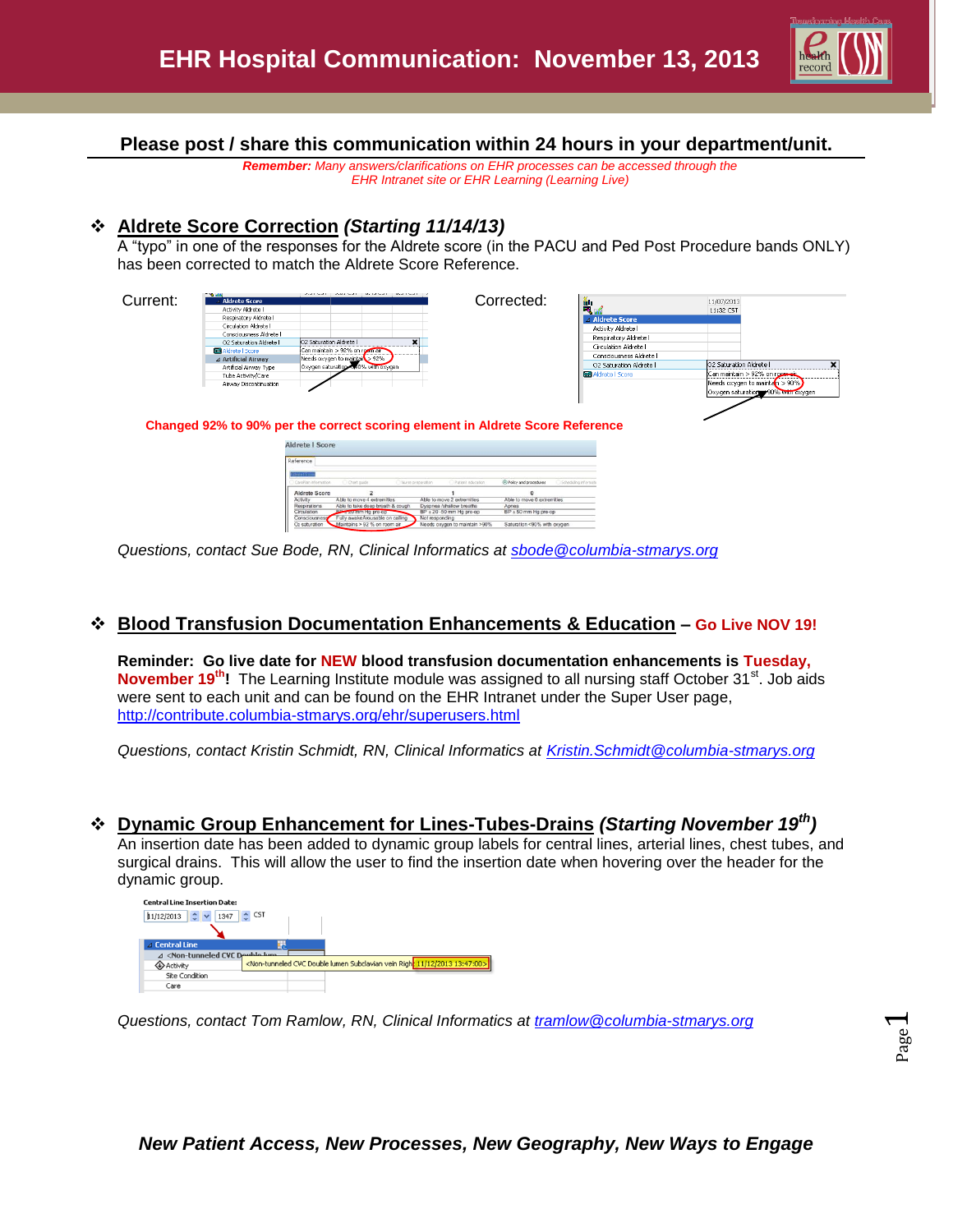

#### **Chemotherapy Education PowerForm** *(Available Now)*

As part of the PowerChart Oncology activation, a Chemotherapy Education PowerForm was developed. This PowerForm is available for use in the hospital (inpatient and outpatient) and clinics. The PowerForm can be found in the Patient Education folder within Ad Hoc.

# **Order Entry Details MANDATORY WBT** *(Available Now)*

In an effort to instruct nurses on the correct workflow for completing and modifying the Order Entry Details PowerForm, a Web-Based training has been created to clarify the process. Timely completion of the OED PowerForm prevents order errors and delays in lab collection.

**\*The** *Mandatory* **"Order Entry Details" Web Based Training is due 12/31!**

#### **Order Entry Details PowerForm**

- Who: Nurses in departments using the Order Entry Details PowerForm
- What: Learning Institute, Course **0W0203**
- When: **To be completed by December 31st**

*Questions, contact Tom Ramlow, RN, Clinical Informatics at [tramlow@columbia-stmarys.org](mailto:tramlow@columbia-stmarys.org)*

### **VTE Prophylaxis Medications** *(Starting November 19th)*

SCIP quidelines require surgical patients to receive appropriate VTE prophylaxis within 24 hours of Anesthesia End Time. To assist with SCIP compliance, the special instructions on all VTE prophylaxis medications within the VTE Prophylaxis Surgical Subphase will state "Administer within 24 hours of anesthesia end time." This change will go into effect Tuesday November 19 $^{\text{th}}$ . As always, if a surgeon does not want pharmacologic prophylaxis received within this time frame, a reason needs to be documented in EHR.

*Questions, contact Mary Rice at [mrice@columbia-stmarys.org,414-291-1775](mailto:mrice@columbia-stmarys.org,414-291-1775) or Greg Bruder at [gbruder@columbia-stmarys.org,](mailto:gbruder@columbia-stmarys.org) 414-270-4920* 

# **REMINDER: Documentation Date/Time in EHR**

Documentation in EHR should reflect the date and time of care provided. Important examples include, but are not limited to:

**Performed date** / time:  $11/12/2013$ 

- **MAR**: Antibiotic administration
- **I-View**: IPC placement **or** patient refusal
- **PowerForms**: Dysphagia Swallow Screen



Change Column Date/Time 11/12/2013  $\frac{1}{2}$   $\sqrt{25}$  0935

0935

 $\hat{\mathbf{v}}$  CST

CST

*Questions, contact Kristin Schmidt, RN, Clinical Informatics at [Kristin.Schmidt@columbia-stmarys.org](mailto:Kristin.Schmidt@columbia-stmarys.org)*

Page  $\boldsymbol{\sim}$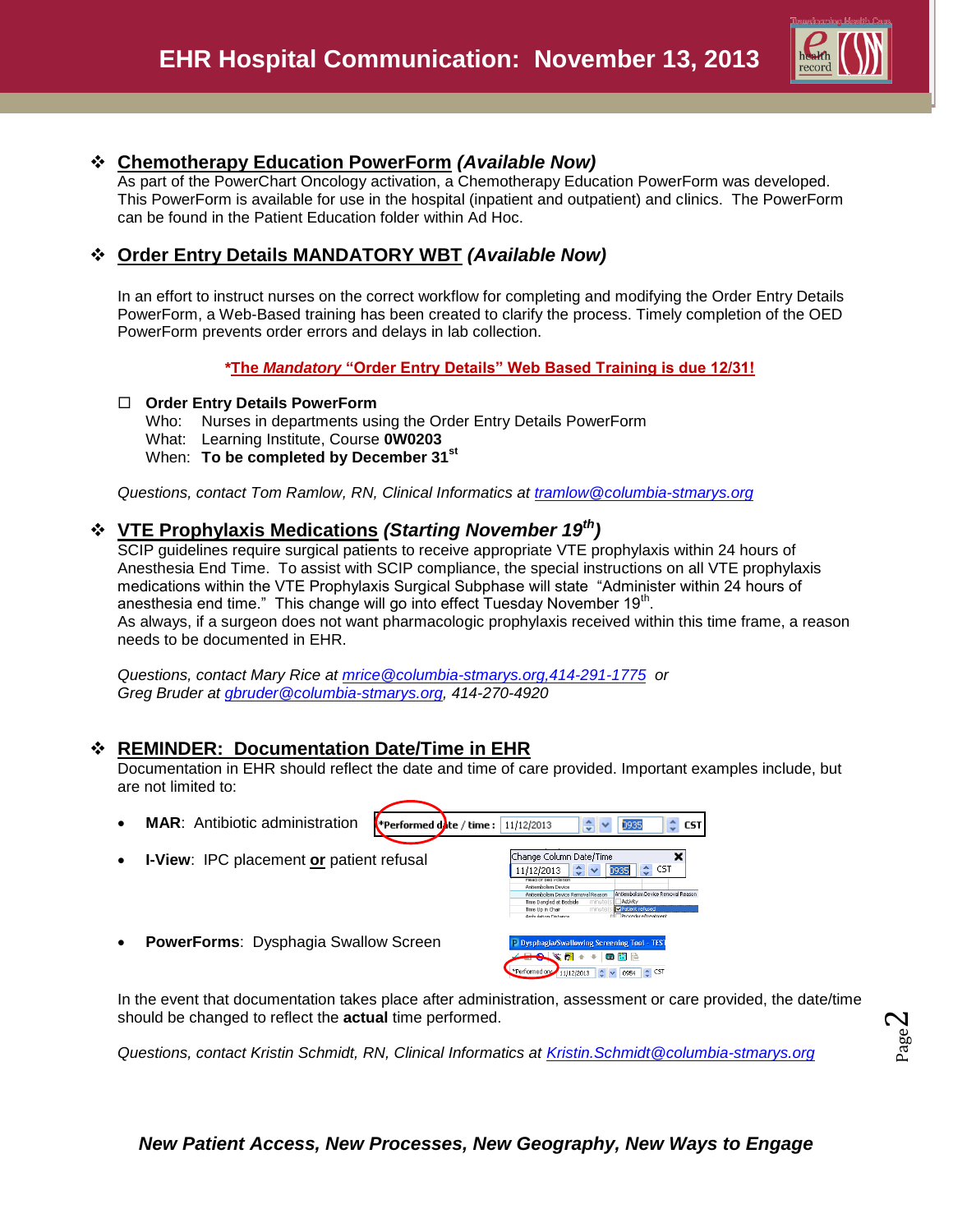

# **Clarification: Pending Complete Order Status**

"Pending Complete" occurs if the parent order has reached its stop date/time, but the tasks/child orders have not been charted on. Once the child orders that were prior to the stop date/time are completed then the parent order will move to "Complete".

The child orders in this scenario show as ordered but the parent order was pending complete due to meeting the stop date/time.

#### Here is an example:

|                |         |             | $\mathbb{B} \times \mathbb{R}$ Status          | Order Name<br>$\overline{\phantom{a}}$           | Details                                                              |
|----------------|---------|-------------|------------------------------------------------|--------------------------------------------------|----------------------------------------------------------------------|
| $E$ Laboratory |         |             |                                                |                                                  |                                                                      |
| $E$ Active     |         |             |                                                |                                                  |                                                                      |
|                | $5 - 3$ |             | Pending Complete (Ordered)                     | Blood Urea Nitrogen (BUN)                        | Blood, 10/11/13 12:36:00 CDT, Timed collect, g2hr for 3 Times, Stop  |
|                | ๛       |             | Ordered                                        | Blood Lirea Mitrogen (BLIV)                      | Blood, 10/11/13 17:00:00 CDT, Timed collect, Stop Date 10/11/11      |
|                | డ       |             | Ordered                                        | Blood Urea Nitrogen (BUN)                        | Blood, 10/11/13 15:00:00 CDT, Timed collect, Stop Date 10/11/11      |
|                | ൳       |             | Ordered                                        | Blood Lirea Mitrogen (BUM)                       | Blood, 10/11/13 13:00:00 CDT, Timed collect, Stop Date 10/11/11      |
|                | とき      |             | <b><i><u>A MARCHINE MARCH</u></i></b>          | <b>PROFILIATE CITY WIRET LAFT CA CERRIC</b>      | Blood, 09/17/13 10:11:00 CDT, Nurse collect, Today (before 2000) c   |
| <b>HB</b>      | ਨ       | $rac{1}{2}$ | Ordered                                        | Potassium Level                                  | Blood, 11/07/13 12:06:00 CST, Timed collect, g5min for 2 Times, Stod |
|                |         |             | $A_1, A_2, \ldots, A_n, A_1, A_2, \ldots, A_n$ | table to the March E. Miller of the contract and |                                                                      |

#### One of the child orders is complete:

| <b>LUDULULUI 7</b> |               |                                            |                           |                                                                      |  |
|--------------------|---------------|--------------------------------------------|---------------------------|----------------------------------------------------------------------|--|
| $\Box$ Active      |               |                                            |                           |                                                                      |  |
|                    | $\sim$ .      | Pending Complete (Ordered)                 | Blood Urea Nitrogen (BUN) | Blood, 10/11/13 12:36:00 CDT, Timed collect, q2hr for 3 Times, Stop  |  |
|                    | ົ             | Ordered                                    | Blood Urea Nitrogen (BUN) | Blood, 10/11/13 17:00:00 CDT, Timed collect, Stop Date 10/11/11      |  |
|                    | ົ             | Ordered                                    | Blood Urea Nitrogen (BUN) | Blood, 10/11/13 15:00:00 CDT, Timed collect, Stop Date 10/11/11      |  |
|                    | ົ             | Completed                                  | Blood Urea Nitrogen (BUN) | Blood, 10/11/13 13:00:00 CDT, Timed collect, Stop Date 10/11/11      |  |
|                    | Se dia<br>ङ - | <b>CONTRACTOR DE CONTRACTO</b>             |                           | Blood, 09/17/13 10:11:00 CDT, Nurse collect, Today (before 2000) c   |  |
| <b>H</b>           | డ్చి          | Pending Complete (Ordered) Potassium Level |                           | Blood, 11/07/13 12:06:00 CST, Timed collect, q5min for 2 Times, Stod |  |
|                    |               |                                            |                           |                                                                      |  |

One of the child orders has been collected but not resulted:

| ∣ ⊟ Laboratorγ |                                                      |                               |                                                                     |
|----------------|------------------------------------------------------|-------------------------------|---------------------------------------------------------------------|
| $E$ Active     |                                                      |                               |                                                                     |
|                | Pending Complete (Ordered) Blood Urea Nitrogen (BUN) |                               | Blood, 10/11/13 12:36:00 CDT, Timed collect, g2hr for 3 Times, Stop |
| r.             | InProcess (In-Lab)                                   | Blood Urea Nitrogen (BUN)     | Blood, 10/11/13 17:00:00 CDT, Timed collect, Stop Date 10/11/11     |
| r.             | Completed                                            | Blood Urea Nitrogen (BUN)     | Blood, 10/11/13 15:00:00 CDT, Timed collect, Stop Date 10/11/11     |
| o.             | Completed                                            | Blood Urea Nitrogen (BUN)     | Blood, 10/11/13 13:00:00 CDT, Timed collect, Stop Date 10/11/11     |
|                |                                                      | the first particular and<br>. | -------------- <del>---</del> --                                    |

#### All child orders are complete:

| $\boxminus$ Laboratory |                                            |                            |                                                                      |
|------------------------|--------------------------------------------|----------------------------|----------------------------------------------------------------------|
| $\Xi$ Active           |                                            |                            |                                                                      |
| とぎ                     | Ordered                                    | Hemogram with Differential | Blood, 09/17/13 10:11:00 CDT, Nurse collect, Today (before 2000) c   |
| l m<br>க உ             | Pending Complete (Ordered) Potassium Level |                            | Blood, 11/07/13 12:06:00 CST, Timed collect, q5min for 2 Times, Stop |
| ๛                      | Ordered (In Process)                       | Surg Path Final Report     | 00000MS20130000003, RT - Routine                                     |
| $\Box$ Inactive        |                                            |                            |                                                                      |
| $\sim$ 8<br>⊟          | Completed                                  | Blood Urea Nitrogen (BUN)  | Blood, 10/11/13 12:36:00 CDT, Timed collect, g2hr for 3 Times, Stop  |
| r.                     | Completed                                  | Blood Urea Nitrogen (BUN)  | Blood, 10/11/13 17:00:00 CDT, Timed collect, Stop Date 10/11/11      |
| r.                     | Completed                                  | Blood Urea Nitrogen (BUN)  | Blood, 10/11/13 15:00:00 CDT, Timed collect, Stop Date 10/11/11      |
| ๛                      | Completed                                  | Blood Urea Nitrogen (BUN)  | Blood, 10/11/13 13:00:00 CDT, Timed collect, Stop Date 10/11/11      |
| ៱                      | Completed                                  | Pathology Tissue Request   | 00000MS20130000003, Start Date 09/09/13 13:22:00 CDT, Collecte       |

Stop date/time can be viewed when you right click on the parent order and select order information:



*Questions, contact Sue Bode, RN, Clinical Informatics at [sbode@columbia-stmarys.org](mailto:sbode@columbia-stmarys.org)*